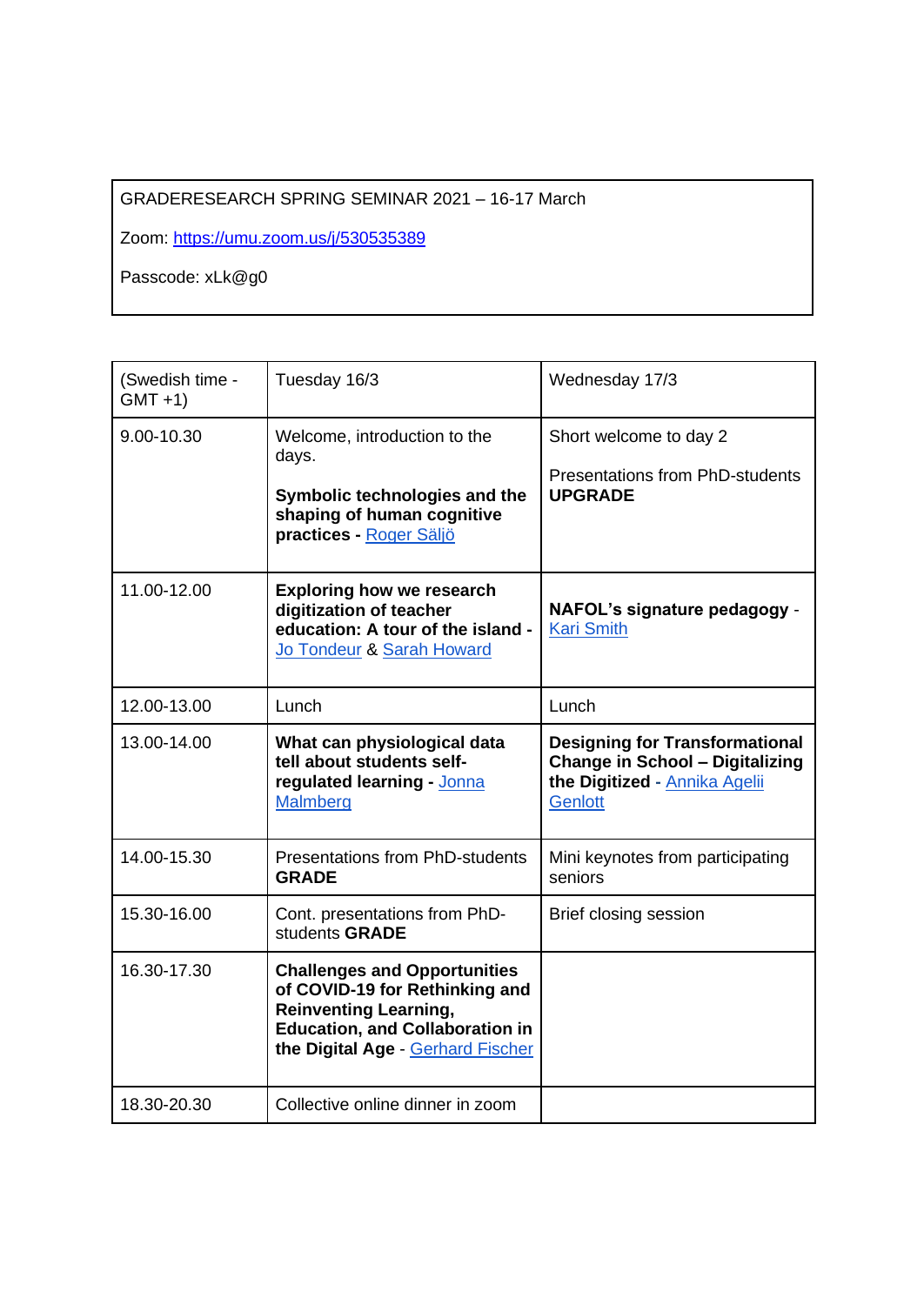## For Roger Säljös presentation the following abstract and readings are provided:

## Abstract

Materiality plays a fundamental role in the evolution of the human mind, and this applies to phyologeny (the species) as well as ontogeny (the individual). A central feature of our impressive capacities to accumulate knowledge is the emergence of increasingly diverse symbolic technologies (written language, number systems, maps, tables, calculators and other representational systems) through which we can document and analyse what we (and our predecessors) have learned about the world. Human knowing is shaped by our familiarity with the affordances of such material resources; i.e. we learn and know by interacting with them. This feature of human knowing and thinking has a long history, but becomes especially interesting in a digital era when many of our cognitive practices (remembering, perception, problem-solving etc.) in daily activities rely on the use of such symbolic technologies.

Säljö, R. (2019). Materiality, learning, and cognitive practices: Artifacts as instruments of thinking. In T. Cerrato-Pargman & I. Jahnke (Eds.), Emergent practices and material conditions in learning and teaching with technologies (pp. 21-32). London: Springer.

## For Gerhard Fischers presentation the following reading is provided:

Fischer, G. (2021), "Challenges and Opportunities of COVID-19 for Rethinking and Reinventing Learning, Education, and Collaboration in the Digital Age", merz | medien + erziehung, 65 (1), pp. 30-36 [http://l3d.cs.colorado.edu/wordpress/wp](http://l3d.cs.colorado.edu/wordpress/wp-content/uploads/2021/01/FINAL-merz-21-1Fischer.pdf)[content/uploads/2021/01/FINAL-merz-21-1Fischer.pdf](http://l3d.cs.colorado.edu/wordpress/wp-content/uploads/2021/01/FINAL-merz-21-1Fischer.pdf)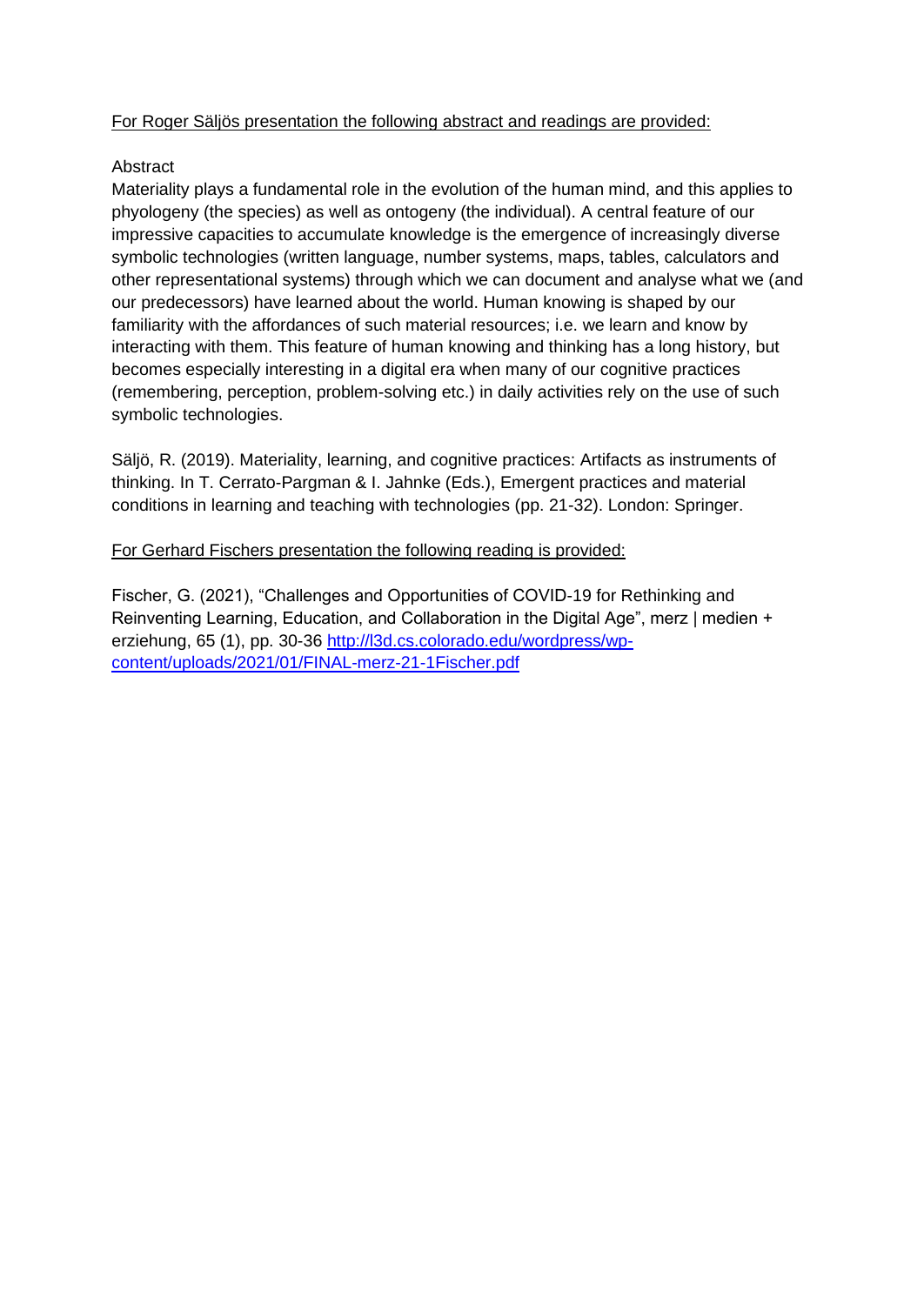### **Tuesday 16th March, 14.00-16.00**

DOCTORAL STUDENTS GRADE

Ten minutes presentations each, at most four slides.

- 14.00 Charlotte Arkenback Sundström Digitalisation in Workplace Learning in Interactive Service Work
- 14.10 Sara Ekström What happens when a robot enters the classroom as social actor?
- 14.20 Elin Ericsson Immersive Technology and Foreign Language Teaching & Learning Student Speaking Activities with Conversational Agents in Spoken Dialogue Systems
- 14.30 Ana Fuentes Martinez Teachers' tactics when programming and mathematics converge
- 14.40 Fabian Gunnars Behavioral Studies and Learning Analytics in Primary Education
- 14.50 Ulrika Gustavsson Digitalising schools in Sweden. Formation and translation of national policy at different levels.
- 15.00 Niklas Humble K-12 Teachers' use and perception of programming tools in mathematics and technology
- 15.10 Malin Jansson From student to tutor and back again. Students' support of their own and other students' process of inquiry in an online tutoring environment
- 15.20 Sara Mörtsell Digital engagement and materiality in school-closed teaching practices.
- 15.30 Katarina Parfa Koskinen Remote Sámi language education as an arena for Indigenous efflorescence
- 15.40 Jussara Reis Andersson Expanding the use of digital technology in the Swedish educational system - A study on management change practice between school organizers and school leaders
- 15.50 Karoline Schnaider Understanding Meaning-Making through Digital Visual User Interfaces (DVUIs): A Comprehensive Semiotic Approach to Technology Use Across Multimodal Layers